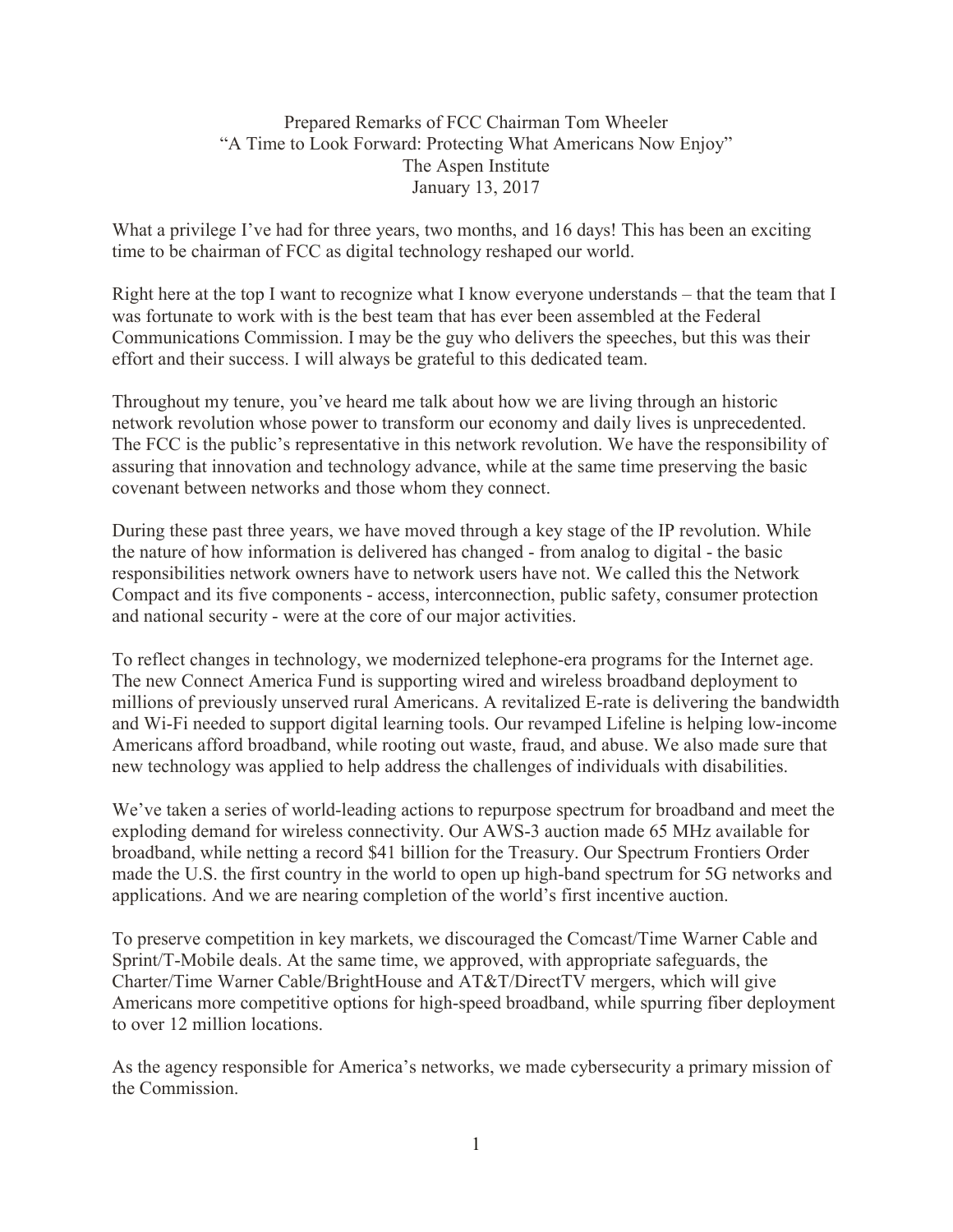We adopted privacy protections that give consumers control over how their ISPs use and share their personal data.

And, of course, we adopted strong net neutrality rules to preserve the open Internet as a platform for free expression and innovation.

The basic concepts we were dealing with weren't new.

The idea of an open network goes back as far as the "first-come-first-served" traffic management of the telegraph. Telephone networks' common carrier status was an extension of this concept warranted by a behavioral legacy and a demonstrated exercise of monopoly power. And, let's not forget, it was the open telephone network that delivered the early Internet and allowed America to get online. America's communications history is one of open networks.

In a similar vein, the idea of the privacy of information as it moves over a network is not revolutionary. For decades, telephone users knew that FCC rules protected their information not just the contents of a call, but the information transmitted to setup that call. Yet, thanks to the new technology, we found ourselves in the strange situation where the privacy protections for a smartphone's voice call didn't extend to the use of the same device and the same network for accessing the Net.

Finally, networks have always been attack vectors. During the Civil War, Union troops would take up the planks on Chain Bridge every night for fear John Mosby's Confederate rangers would use the road network to steal into the capital. We can't pull up the planks on the Internet, but we can, must - and have - taken collective actions to protect our network security.

My service on the President's Intelligence Advisory Board prior to joining the FCC alerted me to the ever growing importance of protecting our critical network infrastructure from cyber intrusions of all kinds. And it led to my determination to make cyber matters a leading priority at the FCC.

While our policy agenda was certainly aggressive and ambitious, the fact is we were largely dealing with the same core issues that have long faced regulators.

It now falls to the new FCC - and to those who advocate before it and the Congress - to determine the road they want to take from here.

We are at a fork in that road. One path leads forward. The other leads back to re-litigating solutions that are demonstrably working. Looking forward is an era of ISPs operating responsibly at both the edge and the core network under light touch regulation accompanied by a referee on the field to throw the flag when necessary. Looking backward takes away existing protections and throws into question ISP expansion into edge activities.

All the press reports seem to indicate that the new Commission will choose an ideologicallybased course.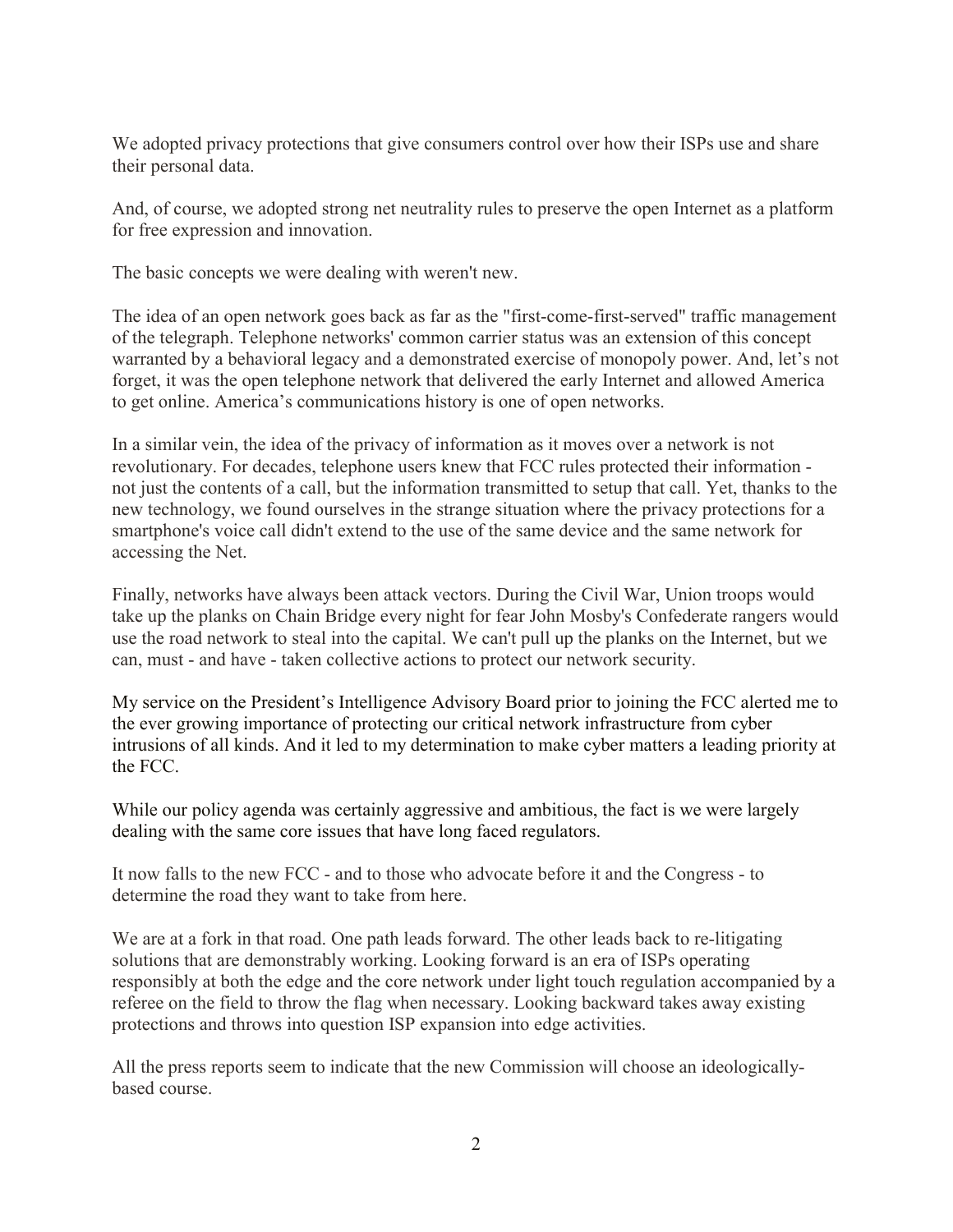Allow me to make the case for choosing the fork in the road that continues moving things forward.

First, I believe in the value of history; and the historical facts are clear. Those who build and operate networks have both the incentive and the ability to use the power of the network to benefit themselves even if doing so harms their own customers and the greater public interest. This is not casting aspersions at network operators, it is simply stating an historical fact that reflects basic human nature. It is no different than the human impulse that prompted the imposition of speed limits.

The question going forward is whether the ISPs and policy makers will recognize that obeying speed limits helps everyone?

The second point in favor of staying the course is that it certainly appears to be working.

The overarching goal of the new policies was to promote a thriving broadband ecosystem, and that's exactly what has happened.

In the year after the Open Internet rules were adopted, venture investment in Internet-specific businesses was up 35 percent. Open markets invite innovation.

Investment has been strong not just at the edge, but in the core of our networks.

Yesterday, the CEO of AT&T reportedly told the President-elect that his company had been the country's leading investor of capital for each of the last five years. This, of course, includes the two years since adoption of the Open Internet rules. A recent report pegged overall network investment at \$76 billion for 2015, which is an increase from the year I arrived at the Commission.

Putting that investment in perspective is also important. Network construction efficiencies are going up and thus costs are going down as networks get more bang for the buck. As AT&T's President of Network Operations said this summer, "In 2015/16, we're going to deploy about 250% of the capacity that we did in 2013/14, and we're going to do it for 75% of the cost."

And this investment makes sense. Innovative new products and services have the effect of driving up usage of the Internet. With this increased usage, ISP revenue is up from a year ago. An open Internet drives revenue increases for networks, thus creating the incentive to invest.

Network operators also have new opportunities to become edge service providers. During my tenure, we approved AT&T's becoming the country's largest video provider, and Verizon acquired AOL. Critical to that expansion is the assurance of network openness, and the protection of privacy and security so as to not abuse the extreme power that network ownership naturally brings with it. By providing those assurances, our rules actually *facilitate* network operators' expansion into edge services.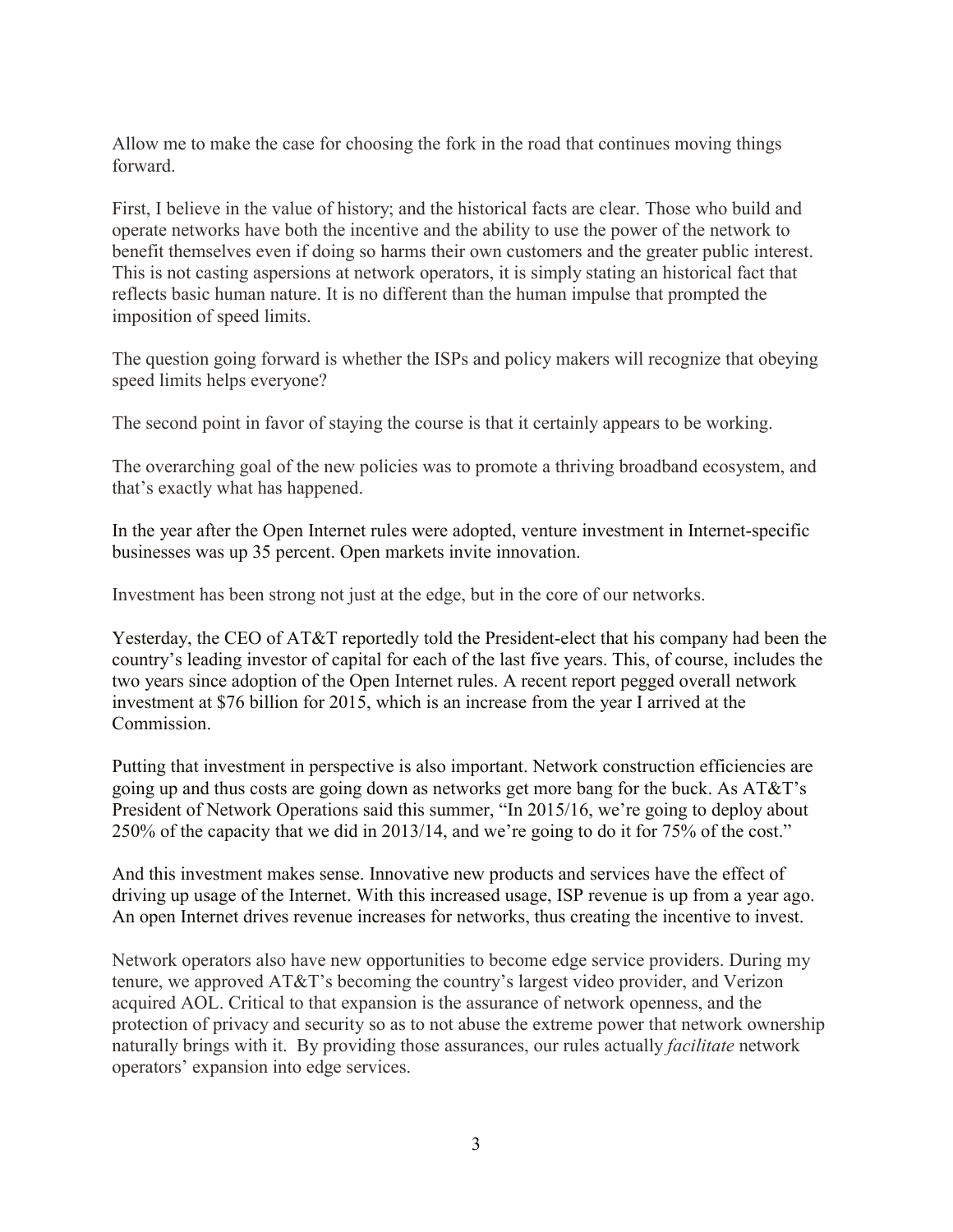The most compelling reason to keep moving forward on our current course with broadband policy is this: the open Internet is the law of the land. Tampering with the rules means taking away protections consumers and the online world enjoy today. What some describe as "free market economics" cannot mean simply freeing incumbents of their responsibilities. A hands-off approach to network oversight is more than a shift in direction, it is a decision to remove rights and move backward.

In this regard – and in so much that has occurred since the election – I have taken refuge in Abraham Lincoln's words in his First Inaugural. "While the people retain their virtue, and vigilance, no administration … can very seriously injure the government, in the short space of four years."

The reassurances of the second part of that statement are predicated on the first part, the requirement that the people "retain their virtue and vigilance."

Yes, we must be vigilant. And the first step in such vigilance is to ask those who want to rush to take away existing protections a simple question: where's the fire? What has happened since the Open Internet rules were adopted to justify uprooting the policy? As I said a moment ago, network investment is up, investment in innovative services is up, and ISPs revenues – and stock prices - are at record levels. So, where's the fire? Other than the desires of a few ISPs to be free of meaningful oversight, why the sudden rush to undo something that is demonstrably working?

Vigilance requires the FCC or the Congress make the case as to why the American tradition of open networks should be reversed. Fortunately, the rules under which the FCC must operate provides for just such vigilance. Contrary to what you might have heard, reversing the Open Internet rules is not a slam dunk. The effort to undo an open Internet will face the high hurdle, imposed by the Administrative Procedure Act, of a fact-based showing that so much has changed in just two short years that a reversal is justified.

Let's remember that the Open Internet decision came after ten years that saw vast changes in the technology of the Internet, as well as in the services it enables. In short, a lot happened leading up to the 2015 decision – it is hard to make a case that the past two years come even close to that revolutionary period.

The recent D.C. Circuit decision was a strong and resounding affirmation of the FCC's authority as well as the soundness of its decision based on the record. If there is a reversal of the Open Internet rule, it will have a high hurdle to vault to prove to the same court why its 2016 decision was wrong.

It is quite possible that Congress will be the focus of efforts to take away open networks. Congress, of course, does not bear the burden administrative procedure imposes to justify its decision. It also has the ability to completely redefine just what constitutes net neutrality. It might be worthwhile, therefore, to define the key concepts behind net neutrality that truly preserve a fast, fair, and open Internet.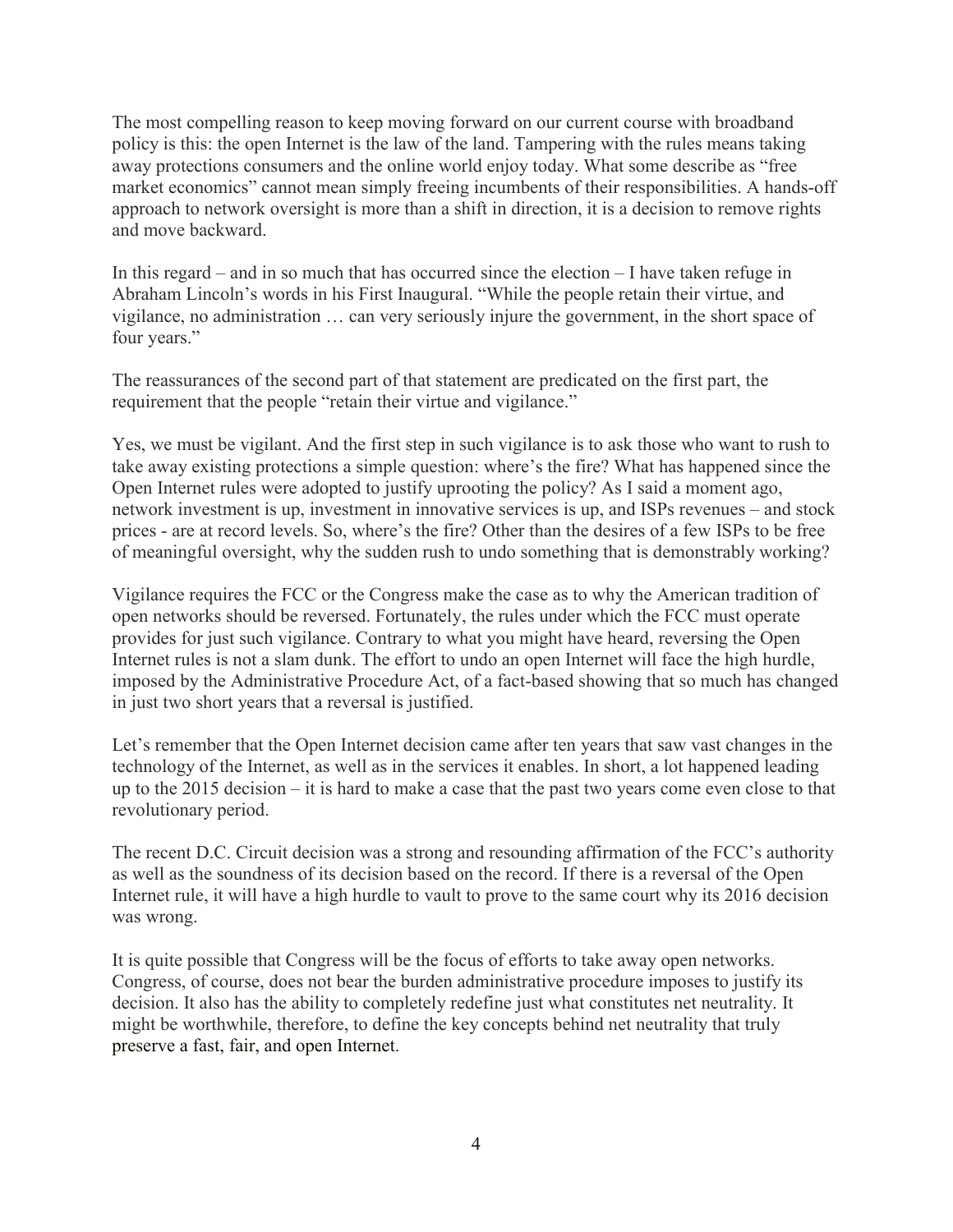It's a matter of Truth in Packaging. If something is deserving of being called net neutrality, it must be Comprehensive, Continuing and Consistent:

- Comprehensive: Limiting the definition of Net Neutrality to blocking, throttling and paid prioritization is an empty promise if it is not accompanied by the authority to comprehensively protect against the power of broadband gatekeepers, not just some of their conduct.
- Continuing: We do not know how the Internet will evolve and ISPs will take advantage of new technology. A general conduct rule – which I've analogized to a referee on the field with the ability to throw a flag – captures conduct whether is it new or old, blatant or nuanced with ongoing regulatory oversight and the ability to act where necessary to prevent anti-consumer and anti-competitive practices.
- Consistent: By this, I mean a consistent standard so that everyone whether an ISP, a consumer, or an edge provider - knows the yardstick that will measure fairness. Since the time of the Interstate Commerce Act in 1887 there has been a consistent standard for judging carriers' practices: are those practices just, reasonable, and not unreasonably discriminatory? These concepts have 130 years of jurisprudence behind them, and they have evolved to effectively address the incentives that network operators may otherwise have to exploit their position to the detriment of consumers or competition.

Passing legislation or adopting regulations without these key provisions and calling it net neutrality would be false advertising.

And when it comes to action by the FCC, it is important to recall that the D.C. Circuit found that the limited rules the ISPs say they'll accept – blocking, throttling, and no paid prioritization have their statutory justification in Title II. Thus, removing Title II also removes these fundamental protections.

The ability of consumers and businesses to connect to and use open broadband networks is essential to the  $21<sup>st</sup>$  century economy. The delivery of the products and services that will define our future requires gatekeeper-free access to networks.

Here is what we know about that future: everything will connect and send signals. It will be radically different from how we understand the Internet today. The amazing changes brought thus far by the Internet have fit in two categories: finding information and transmitting video. It has been a force of change, but not yet revolutionary.

The revolution comes with the next step of the Internet, harnessing that connectivity to productive activities. I've seen machine-learning artificial intelligence build an aircraft wing at Boeing. I've seen augmented reality assist and improve human activities at Microsoft. I've seen virtual reality transform information consumption at Facebook. I've ridden in autonomous cars at both The Ohio State University and the University of Michigan.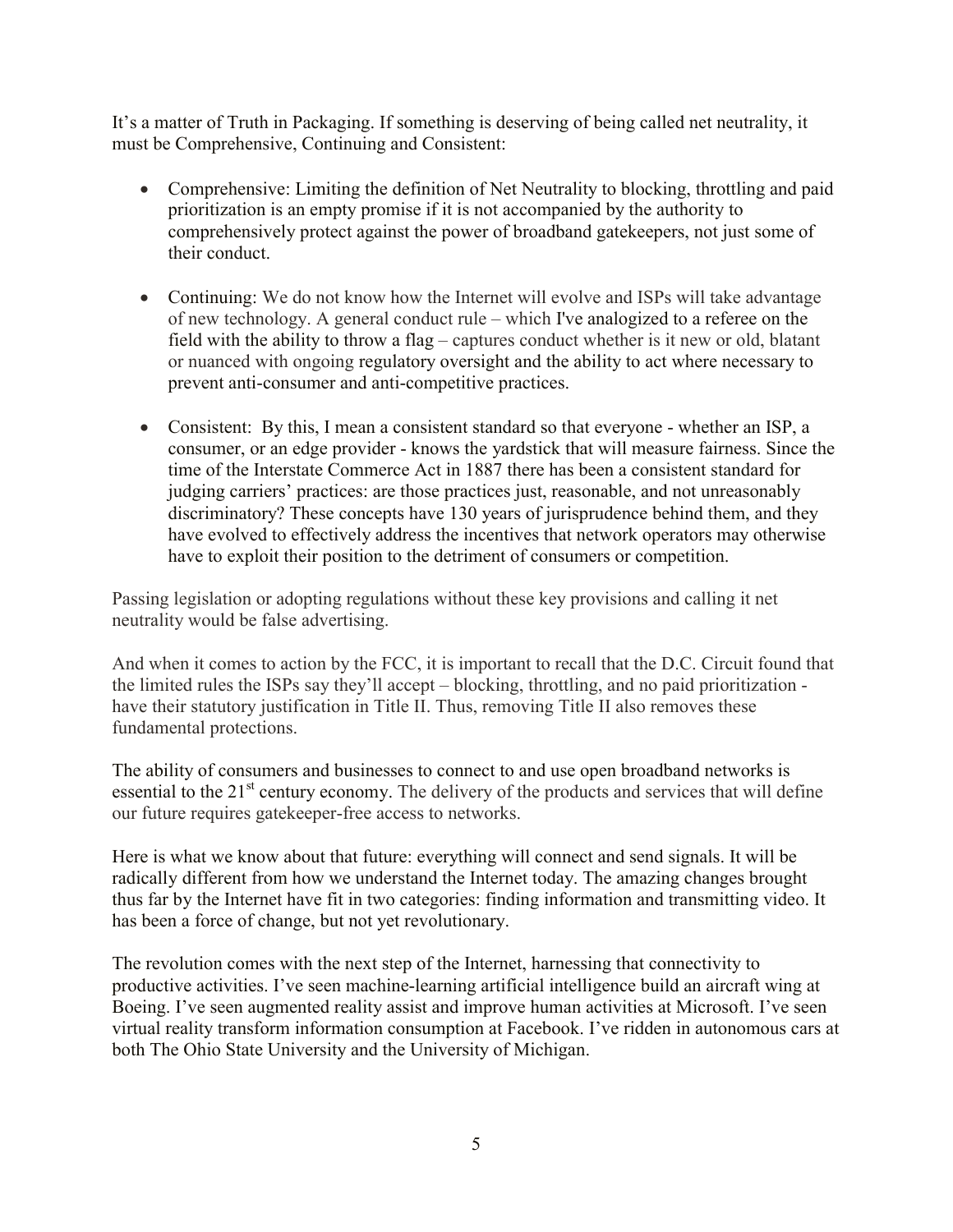What is significant about these – and so many other next-generation applications – is they don't happen without network connectivity. They all have developed on the assumption that connectivity will be fast, fair and open – and today that assumption is guaranteed by the Comprehensive, Continuing and Consistent protection of the Open Internet rule. To take those protections away at the request of a handful of ISPs threatens any innovation that requires connectedness and with it the productivity gains, job creation, and international competitiveness required for American economic growth.

Similarly, as everything goes into the cloud, the ability to access the cloud free of gatekeepers is essential. If ISPs get to choose which applications and clouds work better than others in terms of access speed and latency, then they will control the future.

We have already seen how AT&T and Verizon have favored their own video services by zerorating their product while forcing consumers to pay data charges for competitors. Just take that behavior and look how it would affect other  $21<sup>st</sup>$  century services.

Whether it's Amazon Web Services, or Microsoft's Azure, or Salesforce.com's integrated cloudbased activities, ISPs free from open access obligations and behavioral oversight can choke growth and innovation, or, at the least, demand tribute for passing over their network.

The growth of the Internet of Things is another area that depends on the open connectivity of those things. If ISPs can decide arbitrarily which IoT devices can be connected, or favor their IoT activity over that of competitors, the bright future dims.

No company using the Internet is safe absent the kind of common carrier requirements America has historically expected of its networks. Even broadcasters' new ATSC 3.0 depends on open networks. Because it is a one-way capability, ATSC 3.0 requires a return path. Competitors to broadcasters control that pathway. Absent open access, the success of ATSC 3.0 could be in the hands of those whose video interests are quite different from those of broadcasters.

Overturning the Open Internet rule would also jeopardize the legal underpinnings of the broadband privacy rules, and indeed Republicans have targeted the recent privacy order for repeal. But in today's interconnected world, the absence of FCC regulation does not necessarily mean there is *no* regulation. Rather, it simply creates a vacuum that will be filled by other rulemakers in other countries.

In the absence of FCC privacy rules - and with the recent court case raising serious questions about the FTC's authority to impose privacy requirements on the non-common carrier businesses of common carriers – US carriers could find could find themselves unable to qualify for the Commerce Department's Privacy Shield Framework for their ISP businesses. The result would be the regulation of American businesses under the privacy rules of the European Union.

But if you really need proof the Open Internet rule is working, look at how it is being used by its opponents when they operate as edge providers.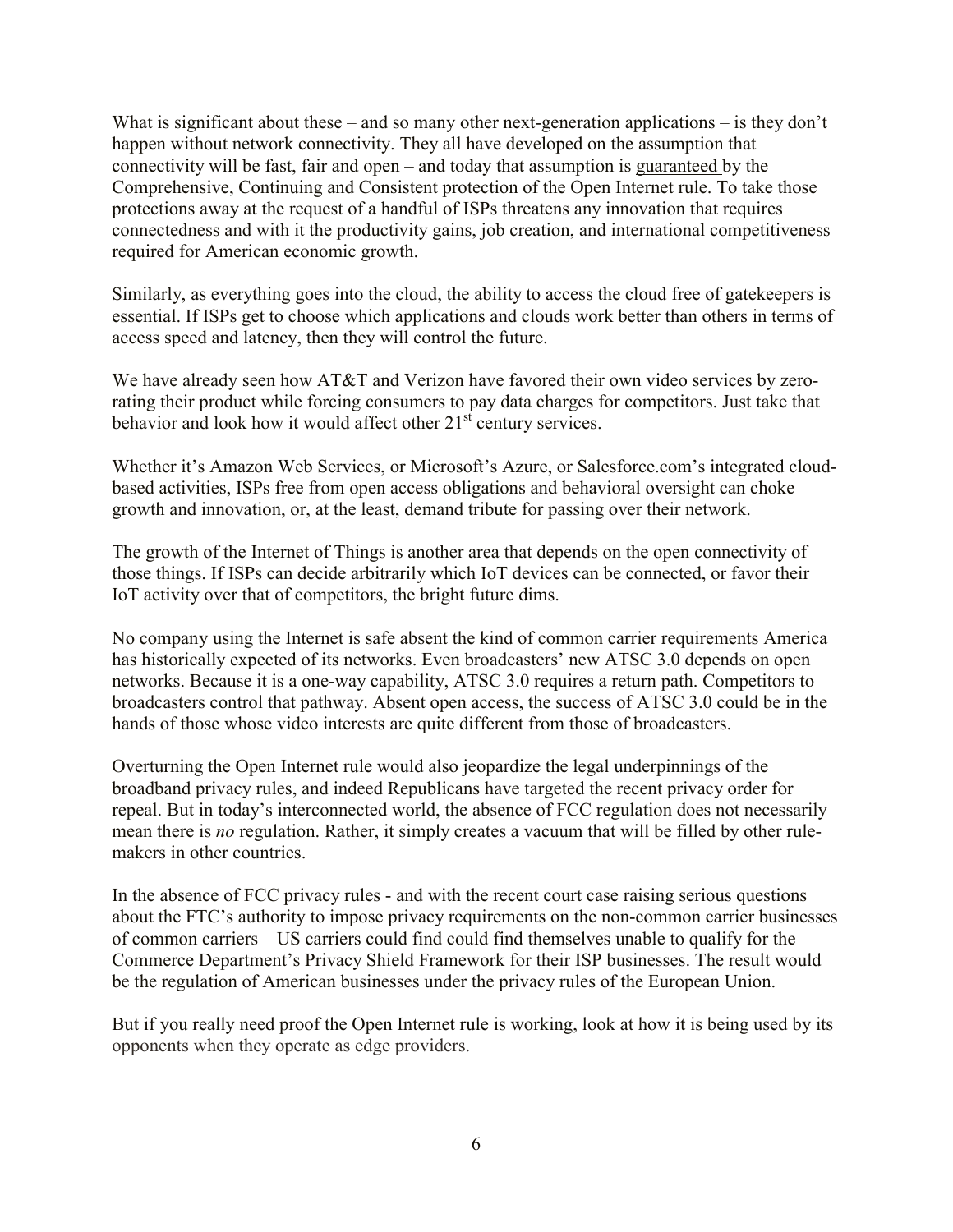When  $AT&T$  – in its role as an edge video provider – is assured access to the broadband networks of Comcast and Charter for its competitive cable-like DirecTV NOW service, it is proof that the Open Internet rule is working. One only has to remember the interconnection and porting debates that hindered the access of over-the-top (OTT) video providers pre-Open-Internet-rule to appreciate the importance of an open Internet to everyone – even its opponents.

What is most interesting about this example is that the porting and interconnection problems that existed pre-rule have been eliminated without heavy-handed regulation. The mere fact that the FCC declared interconnection a Title II activity under the rules – but chose not to regulate - has produced an upswing in interconnection agreements and a downturn in interconnection pricing.

This is a significant development because it shows how the Open Internet order is successful simply by being watchful. There has been no *ex ante* rate regulation. The simple fact that the FCC was the referee on the field ready to act if necessary has meant the game has been played fairly.

Access to the network is what the new economy is built on, and it must not be taken away. The vigilance Lincoln spoke of means we must be alert to name-only, so-called Net Neutrality policies that actually retreat from the protections that exist today.

The open Internet is the most powerful engine for innovation, economic growth and job creation in the world today. The opportunities before us are limitless. As we choose our path forward, we need to remember how we got here. We got here with smart government, not absent government. We got here with a government that was pro-competition, not pro-incumbent. We got here thanks to policies rooted in reality, not ideology. Most important, we got here because of the genius of America's inventors and entrepreneurs and an open platform that allowed them to execute their ideas without having to ask for permission.

Together, we've made so much progress. The activities of the last three-plus years – from E-Rate, to Lifeline, to rural broadband; from spectrum availability to 5G; from cyber protection to privacy and an open Internet – are the law of the land. We must not forget that the proposals being floated to change what has been done would take away benefits Americans now enjoy.

It is time to keep moving forward. This is not the time to retreat and take things away.

Vigilance to protect that which Americans now enjoy must be our watchword.

Finally, let me close with a personal observation. Serving as Chairman of the FCC has been the greatest professional honor of my life. I am grateful to President Obama for his confidence in nominating me and, again, to the incredible and dedicated staff of the FCC who honored me by allowing me to say I was their colleague.

And to my wife Carol. You remain the wisest and most loving person I have ever known attributes that were tested by your husband over the last three years as he brought the tensions of the FCC into your home, but you never wavered. I love you, and I thank you for being both supportive and challenging.